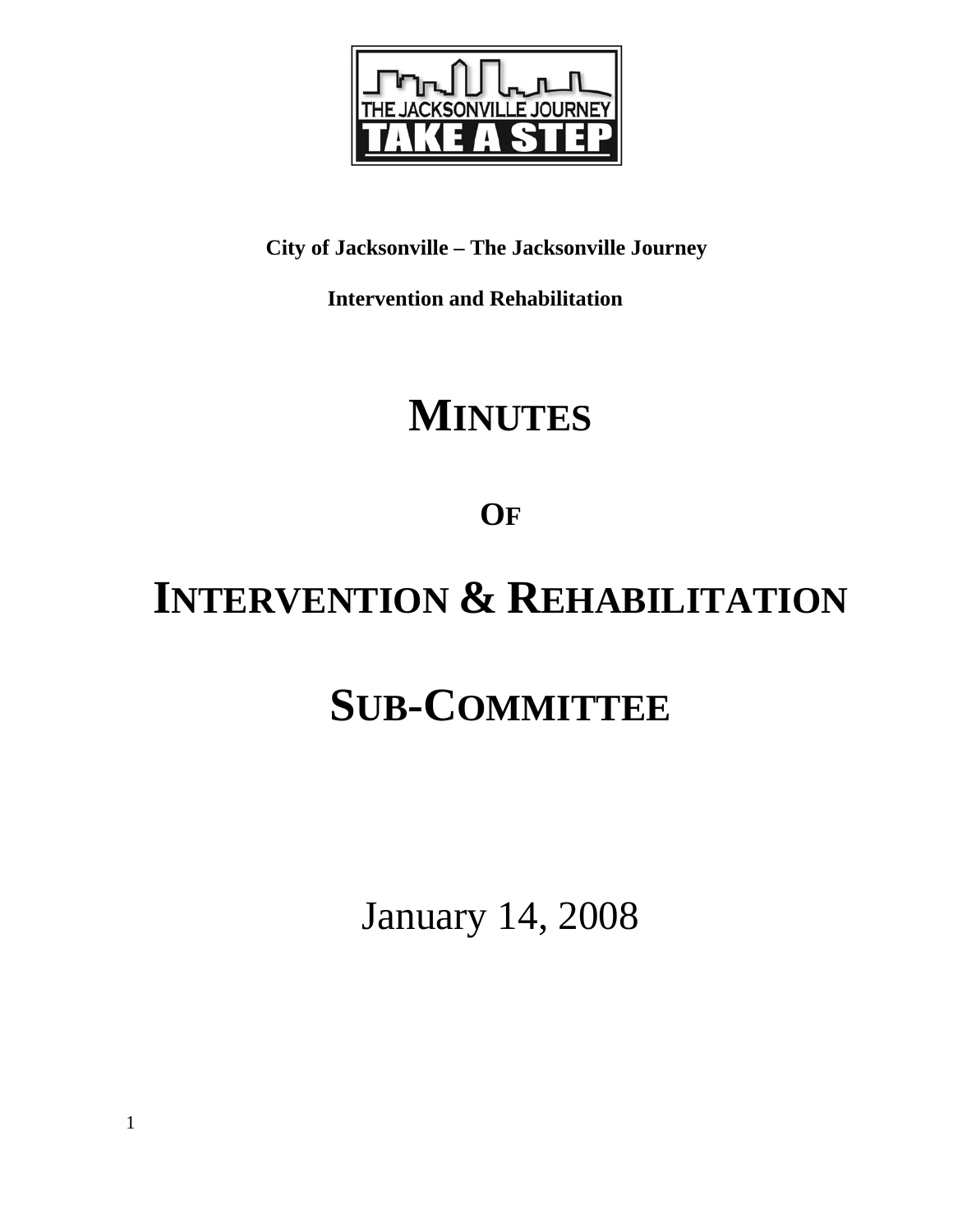### **The Jacksonville Journey – Intervention & Rehabilitation**

## **Sub-Committee**

#### **January 14, 2008**

#### **2:30 p.m.**

**PROCEEDINGS before the Jacksonville Journey – Intervention & Rehabilitation Sub-Committee taken on Monday, January 14, 2008, Edward Ball Building, 8th Floor – 214 N. Hogan Street, Jacksonville, Duval County, Florida commencing at approximately 2:30 p.m.** 

**Intervention & Rehabilitation Sub-Committee** 

**John Coxwell, Chair Ron Autrey, Member Bob Baldwin, Member Gordon Bass, Jr., Member Karen Bowling, Member Lad Daniels, Member Latroy Daniels, Member Ron Foster, Jr., Member Reginald Gaffney, Member Kevin Gay, Member Michael Hallett, Member Elder Harris, Member Wyllie Hodges, Member Joseph Hutchinson, Member Cal Jackson, Member Sharon Kirkland, Member Ray Reid, Member David Stevens, Member William Sulzbacher, Member Angelia Turner, Member Sherron Watson, Member**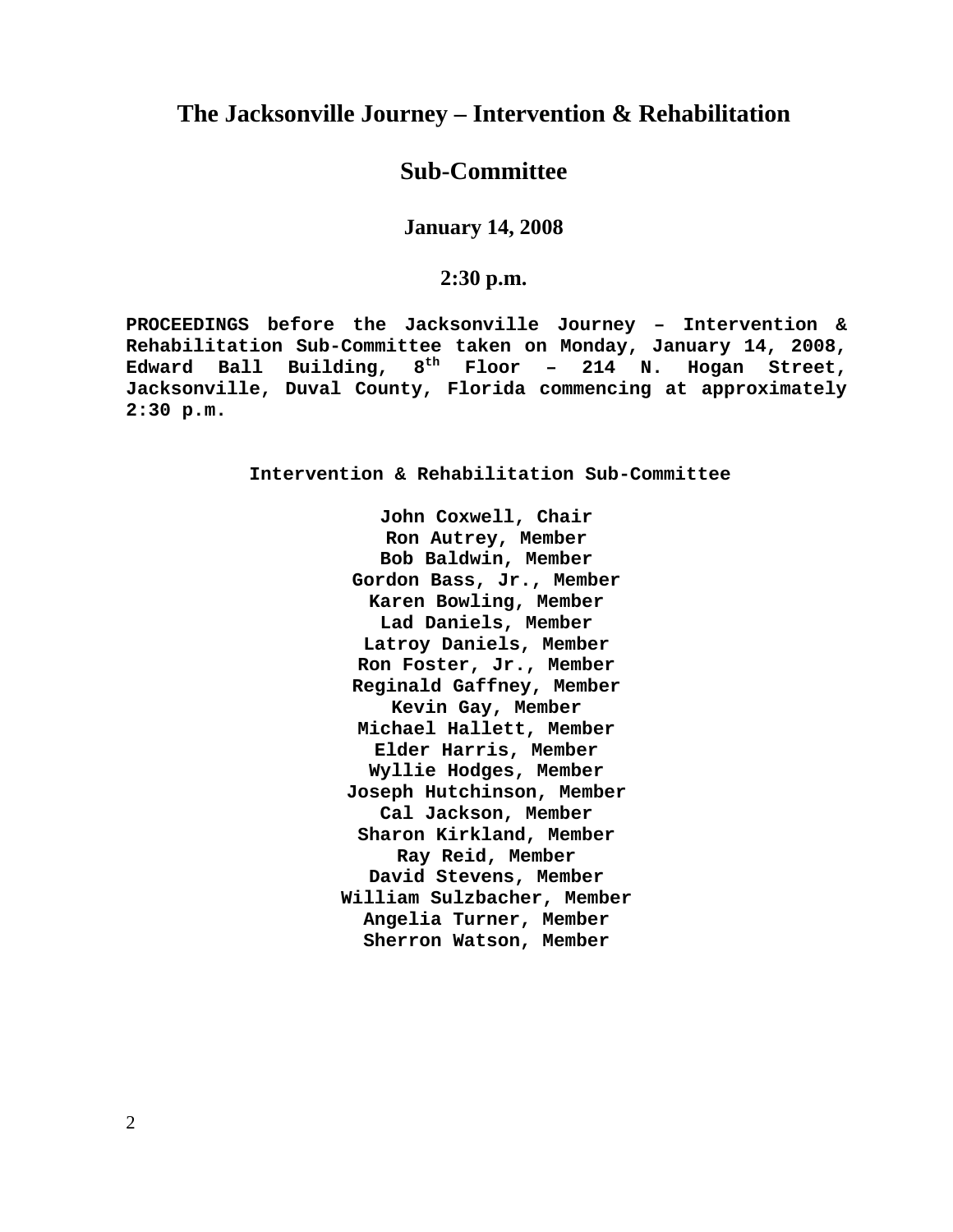#### **APPEARANCES**

#### **COMMITTEE CHAIRS & MEMBERS:**

JOHN COXWELL, Chair LAD DANIELS, Member LATROY DANIELS, Member ANGELIA TURNER, Member KEVIN GAY, Member MICHAEL HALLETT, Member GORDON BASS, Member REGINALD GAFFNEY, Member SHARON KIRKLAND, Member BOB BALDWIN, Member KAREN BOWLING, Member BILL SULZBACHER, Member RAYMOND REID, Member DAVID STEVENS, Member WYLLIE HODGES, Member RON AUTREY, Member CAL JACKSON, Member

#### **ABSENTEE MEMBERS:**

RON FOSTER, Member ELDER HARRIS, Member JOSEPH HUTCHINSON, Member SHERRON WATSON, Member

#### **PROFESSIONAL STAFF:**

Shannon Eller, Office of General Counsel

#### **STAFF:**

KERRI STEWART GINNY WALTHOUR STEPHANIE BARNETT RACHELLE M. SUNDY

#### **OTHERS PRESENT:**

Gary Powers, Gateway Community Center Doug Murr, Character First Joe Adams, Florida Times-Union Ronald Cage, J.C.C. Anna Bradley, City of Jacksonville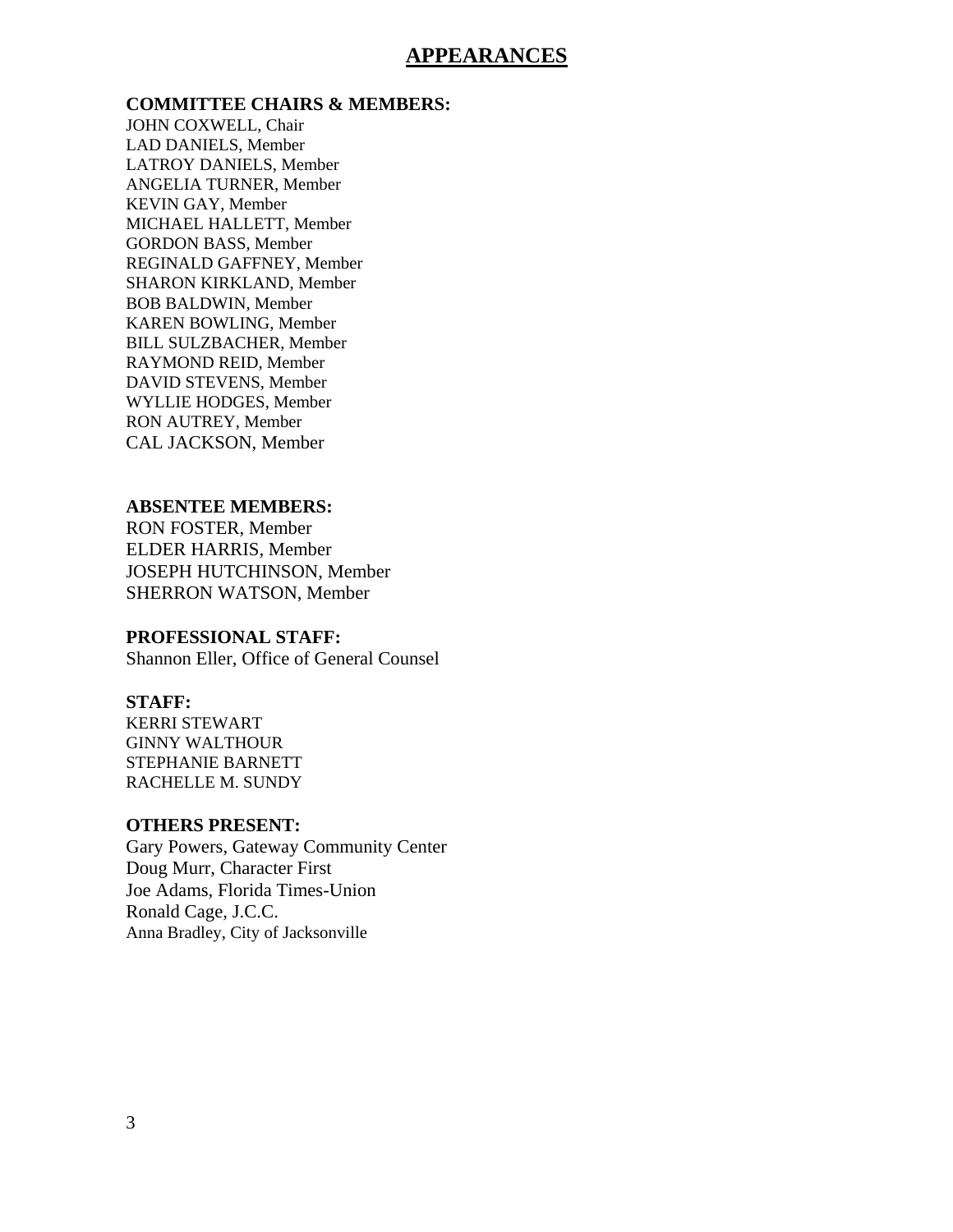#### **PROCEEDINGS**

January 14, 2008

Intervention and Rehabilitation Sub-Committee 2:30 p.m. **Call to Order and Comments.** Chairman Coxwell called the meeting to order at approximately 2:35 p.m.

**Purpose of Meeting.** Discuss the Mayor's crime initiative – The Jacksonville Journey – Take a Step – Intervention and Rehabilitation Sub-Committee.

Chairman Coxwell welcomed the group and thanked them for their willingness to be in attendance; and proceeded to introduce Mayoral Staff Member, Kerri Stewart; and then asked each member of the committee to introduce themselves.

Chairman Coxwell then introduced former Mayor Jake Godbold (1979 – 1987) and asked him to say a few words to the committee. After his greeting, Mayor Godbold spoke about his upbringing in Jacksonville and about the programs he is currently involved in. He introduced a program that is successful in Birmingham, AL (Camp Birmingham – Presentation found on Website). After Mayor Godbold's presentation, Ms. Stewart turned the meeting over to the Office of General Counsel's Ms. Shannon Eller, for the Sunshine Law presentation. There were no questions for Ms. Eller at the conclusion of her presentation.

Chairman Coxwell noted the importance of the group following the Sunshine Laws during their committee meetings and beyond. Ms. Stewart briefly spoke about the Mayor's charge to this committee and noted if you receive letters or e-mails from the public;

4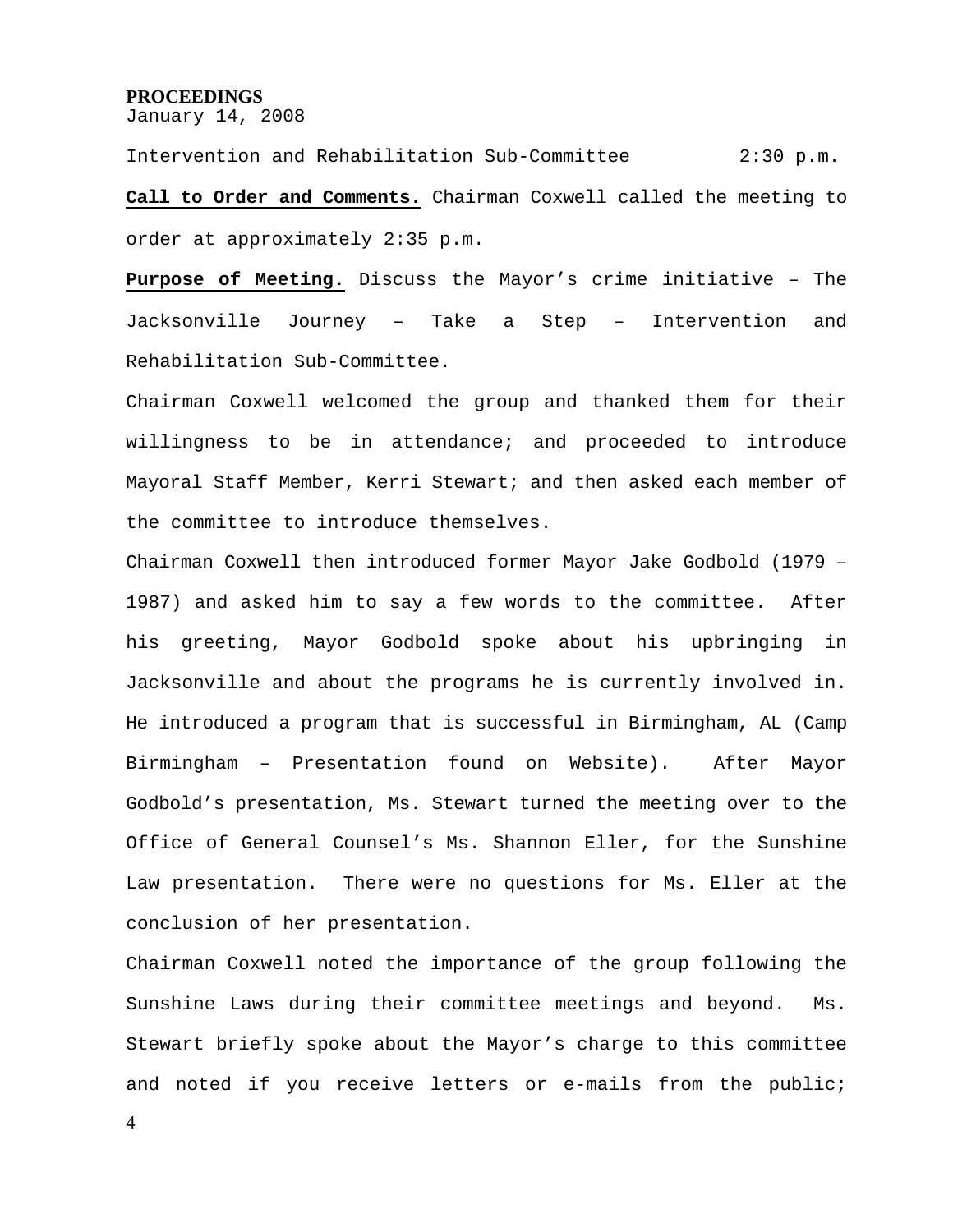please forward them to her for addressing of their concerns. After this overview, the floor was opened to questions:

Q. Is part of the focus for this committee to develop new programs? Answer – yes, absolutely. Anything that we can bring to help detour the problems facing the community today is what we're looking for. There are success stories; we just need to find them.

Q. As we go around the table, there are already programs that are successful – do we need to worry about funds? It was noted that there is a sub-committee set up to discuss funds – and that is not the commission of this committee.

Q. Recommendation for the next meeting – Mr. Bass would like to make a presentation followed by a recommendation. All agreed and it was noted for the next agenda.

Q. Mr. Autrey noted that although there are studies and great ideas out in the community, is there a library of these studies available? The Chair noted a couple of programs the Mayor has found – and directs the committee to the handouts (posted on the Website). It was also noted that Rev. Rivers would be addressing *The Jacksonville Journey* committee members of Friday, 2/1/08 – this would be a good program to review.

Q. One member would like to have the statistics of people entering the Jail – by age/race and crime committed.

5 Q. One member suggested that we have a census of all groups in the community serving delinquents (non-profit and local government agencies). Bring them to the table and discuss what they can/want to do – we need to know our current resources available. Ms.